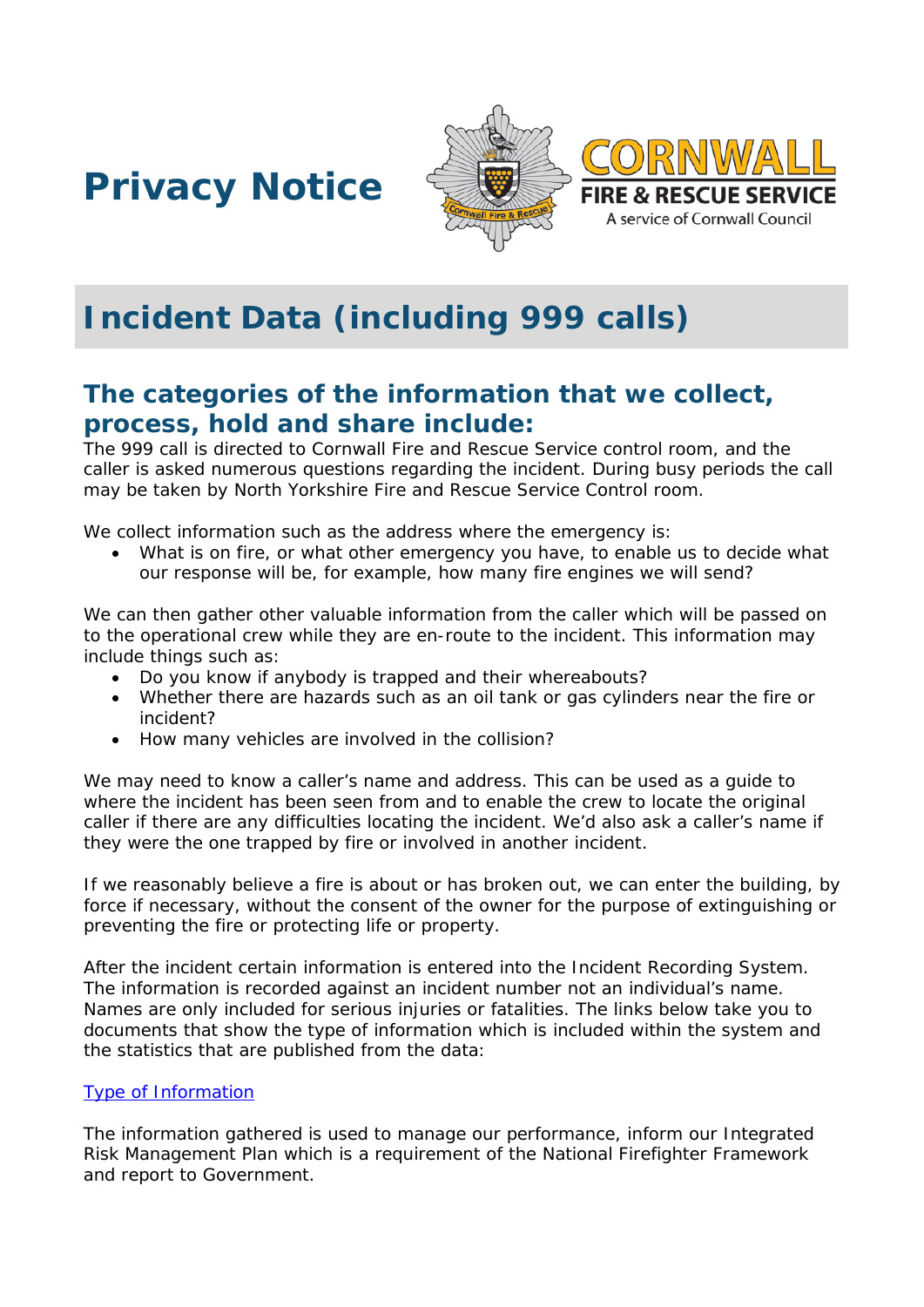# **Why we collect and use this information**

The information gathered during the incident is stored on the control's mobilising system(s), with access restricted to those who need it to perform their role, including the control room staff in North Yorkshire Fire and Rescue Service.

As stated, there may be occasions where it is identified that a multi-agency response is required, and relevant details about the incident may be disclosed to other parties to enable their emergency response.

Information regarding the incident is shared with operational crews to help assist with deployment and their response. Verbal and electronic messages will continuously be relayed between operational crews and control to ensure an effective response to the incident is provided.

In regards to the information within the Incident Recording System, this is accessed by those within the Service who have a role requirement to access the system and also the Home Office. For more information about the Home Office please click [here.](https://assets.publishing.service.gov.uk/government/uploads/system/uploads/attachment_data/file/645263/publishing-incident-recording-system-fire-and-rescue-incident-level-overview.pdf)

Any personal information obtained for this process will be either provided by the individual themselves, or from other legitimate sources.

#### **The lawful basis on which we use this information**

Under the Fire & Rescue Services Act 2004 (Legal obligation), Cornwall Fire and Rescue Service have a statutory duty to extinguish fires and protect life and property in the event of fire and road traffic collisions. We also have a responsibility, where necessary, to attend emergencies other than fires and road traffic collisions. (*[Fire and Rescue](http://www.legislation.gov.uk/ukpga/2004/21/contents)  [Services Act 2004, Sections 6-9](http://www.legislation.gov.uk/ukpga/2004/21/contents)*).

It is a legal obligation for us to make arrangements for dealing with emergency calls for help and summoning personnel. If we did not collect and use this information, we would not be able to effectively provide an emergency response. The personal information we are likely to collect during a 999 call or at an incident include;

- Caller's telephone number and name where required
- The address of the incident, which may be the address of your property
- Injured parties name, injuries, details of any medical support given, age and gender

We may need to collect and use sensitive information, such as health details, where this is necessary to meet our obligations.

In order to make arrangements to respond to an incident we are required to obtain certain information. When you call 999 we collect and use your details and information regarding the incident to assist with our duty to protect and preserve life and deal with incidents that cause or likely to cause harm to the environment. At the incident, we will collect details of injured parties.

We also have powers to investigate causes of fires, and any information gathered during the emergency call could be used during the investigation.

During a response to an incident, information may be passed to partner agencies who are also attending, such as another emergency services. We may collect medical information to support the ambulance service in providing care to you, in order to protect your vital interests.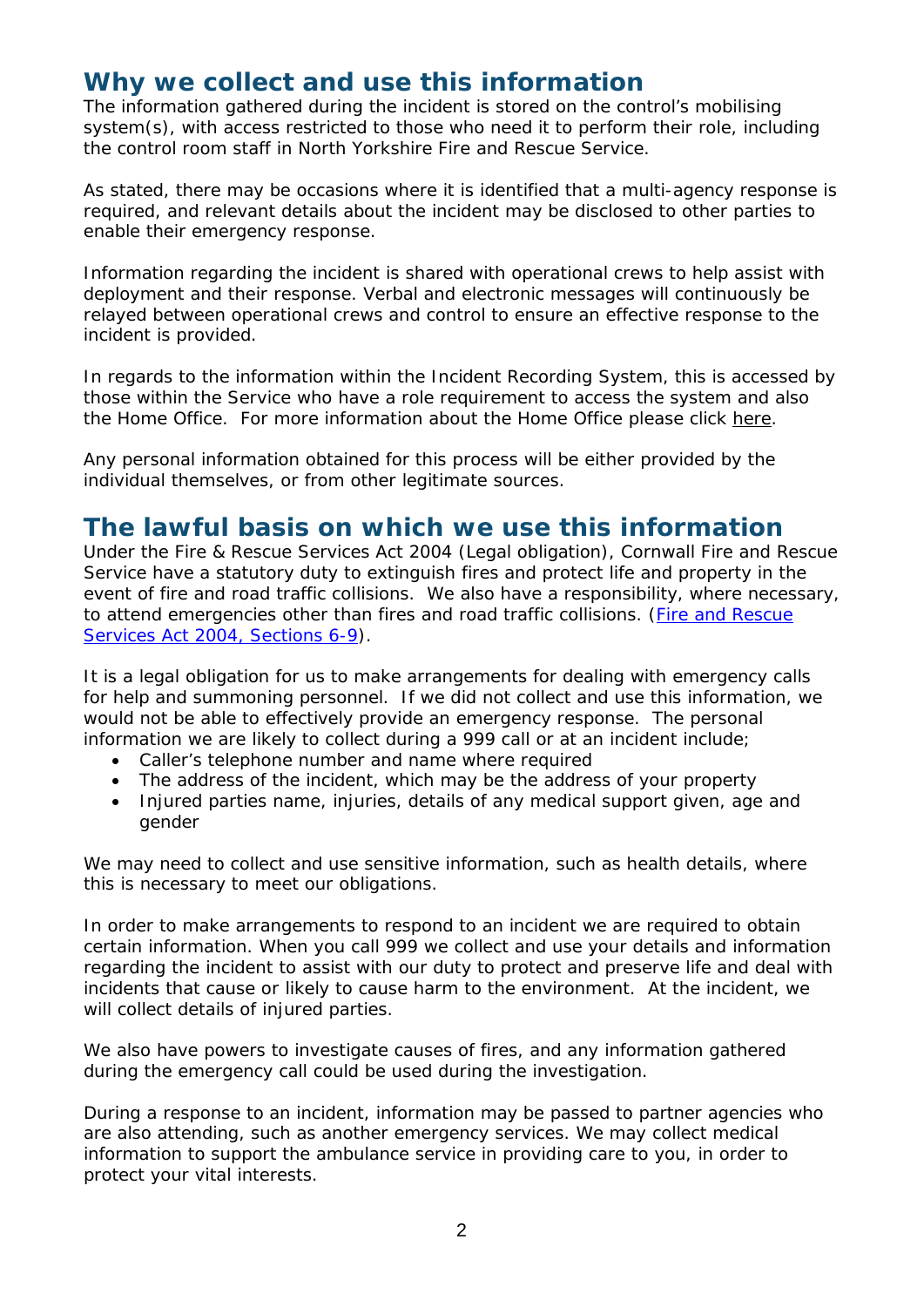# **Storing this information**

How long we retain the information depends on the purpose it was collected for. We keep:

- Call recordings for current year plus five years.
- Incident data on the mobilising system for current year plus ten years.
- And the information on the Incident Recording System is held by the Home Office analysts to perform useful longer term trend analysis into the drivers of change (70 years).

## **Who we share this information with and why**

There may be occasions whereby the information we have gathered regarding an incident, including our response, is disclosed to other agencies upon request. For example, the police may be investigating the cause of an incident and they require certain information for the prevention and detection of crime or apprehension of an offender, this could include the details of the caller. The Health and Safety Executive may be investigating an incident and require the information. In the unfortunate circumstances of a fatality, the Coroner will request that we disclose certain information for them to take into consideration during a Coroner's inquest. We will not rely on your consent to disclose this information, as we will have another legal basis that can be relied upon.

We do get requests for copies of the incident reports and fire investigation reports, and these are disclosed to members of the public who can provide evidence of residence or ownership of a property or vehicle or the solicitors, insurance companies and loss adjusters who are acting on behalf of the owner/occupier of an affected property or vehicle. Information can also be provided to someone acting on behalf of an individual who has been recorded on the incident record as being injured as a result of the incident. Necessary identification will be requested to ensure information is not disclosed inappropriately.

We may also use general incident information (depersonalised) to support community safety messages.

Information collected via the IRS is shared with other Government Departments and academics. Data are only shared for research and statistical purposes, with data sharing agreements in place for personal data to ensure the data share complies with data privacy legislation.

Reports of controlled burning are captured to prevent incorrect mobilising of resources. As a service of Cornwall Council we are required to notify another council service, Environmental Health who in turn work in accordance with the Environment Agency to ensure the following laws are upheld under the Environmental Protection Act 1990 section 79 and section 33(1)(c) and the Clean Air Act 1993.

# **Requesting access to your personal data and your rights**

Your personal information belongs to you and you have the right to:

- be informed of how we will process it
- request a copy of what we hold about you and in commonly used electronic format if you wish (if you provided this to us electronically for automated processing, we will return it in the same way)
- have it amended if it's incorrect or incomplete
- have it deleted (where we do not have a legal requirement to retain it)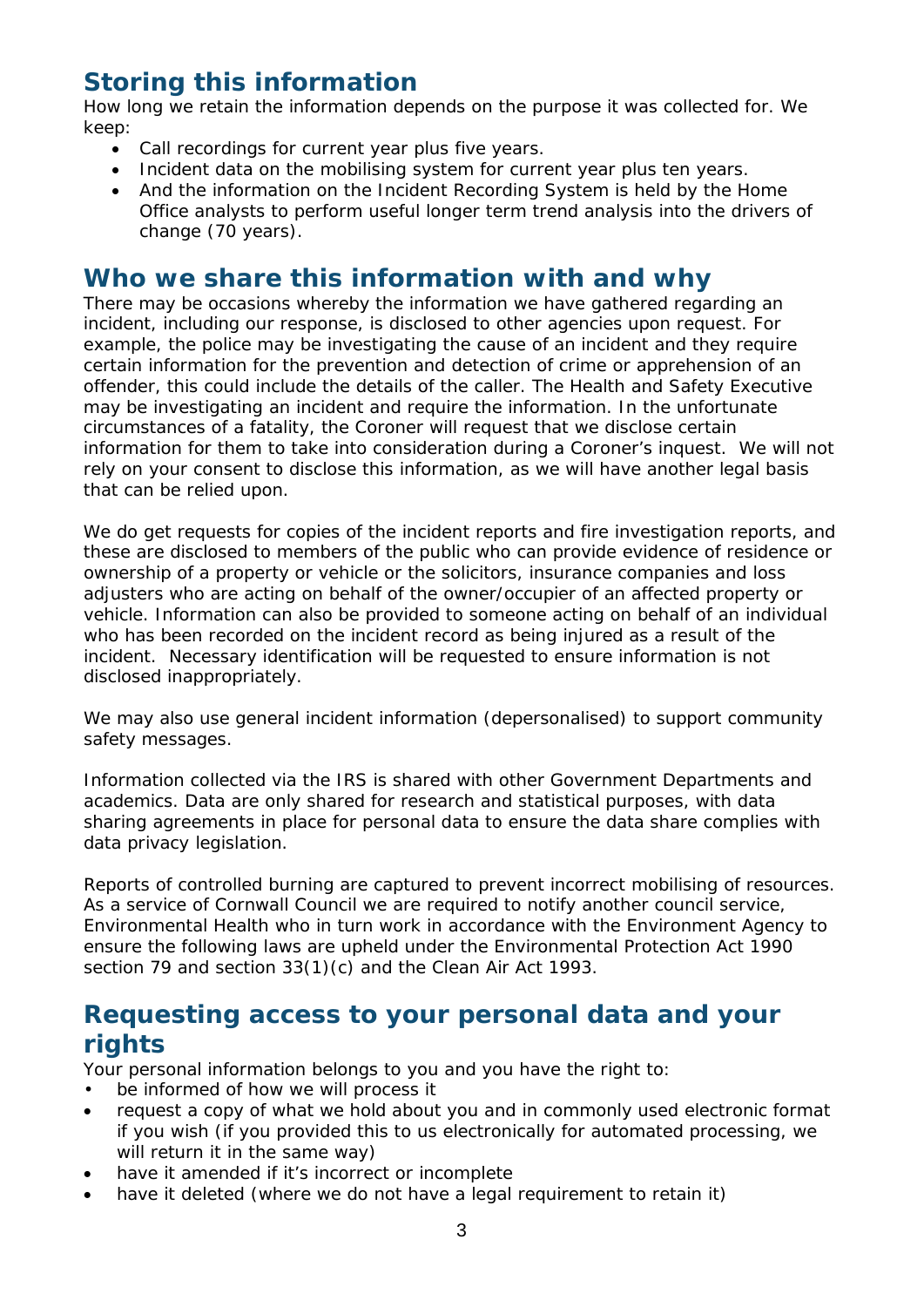- withdraw your consent if you no longer wish us to process it
- restrict how we process it
- object to us using it for marketing or research purposes
- object to us using it in relation to a legal task or in the exercise of an official authority
- request that a person reviews an automated decision where it has had an adverse effect on you

You are legally entitled to request access to any information about you that we hold, and a copy using the subject access request. Use the links below to find out more:

[Data Protection web page](http://www.cornwall.gov.uk/council-and-democracy/data-protection-and-freedom-of-information/data-protection)

[Rights of Access, Rectification and Erasure Request](https://www.cornwall.gov.uk/media/33315555/form-2018-rare-form-blank.pdf)

# **Contact details of the Data Protection Officer**

If you would like to discuss anything in this privacy notice, please contact:

|            | Data Protection Officer                                                   |
|------------|---------------------------------------------------------------------------|
| Address:   | Data Protection Team,<br>Cornwall Council,<br>County Hall, Truro, TR1 3AY |
| Telephone: | 01872 326424                                                              |
|            |                                                                           |

Email: [dataprotection@cornwall.gov.uk](mailto:dataprotection@cornwall.gov.uk)

#### **Further information**

If you have concerns about the use of your personal data, the Information Commissioners Office is an independent body set up to uphold information rights in the UK. They can be contacted through their website: [www.ico.org.uk](http://www.ico.org.uk/) or their helpline on 0303 123 1113, or in writing to:

Information Commissioner's Office Wycliffe House Water Lane Wilmslow Cheshire SK9 5AF

For more information about your rights: [https://ico.org.uk/for-organisations/guide-to-the-general-data-protection-regulation](https://ico.org.uk/for-organisations/guide-to-the-general-data-protection-regulation-gdpr/individual-rights/)[gdpr/individual-rights/](https://ico.org.uk/for-organisations/guide-to-the-general-data-protection-regulation-gdpr/individual-rights/)

To complain to the Information Commissioner's Office: <https://ico.org.uk/concerns/>

If you would like to know more about Resilient Cornwall, including Cornwall Fire & Rescue Service, the information we hold about you and how we handle that information and keep it safe:

[www.cornwall.gov.uk/fire](http://www.cornwall.gov.uk/fire)